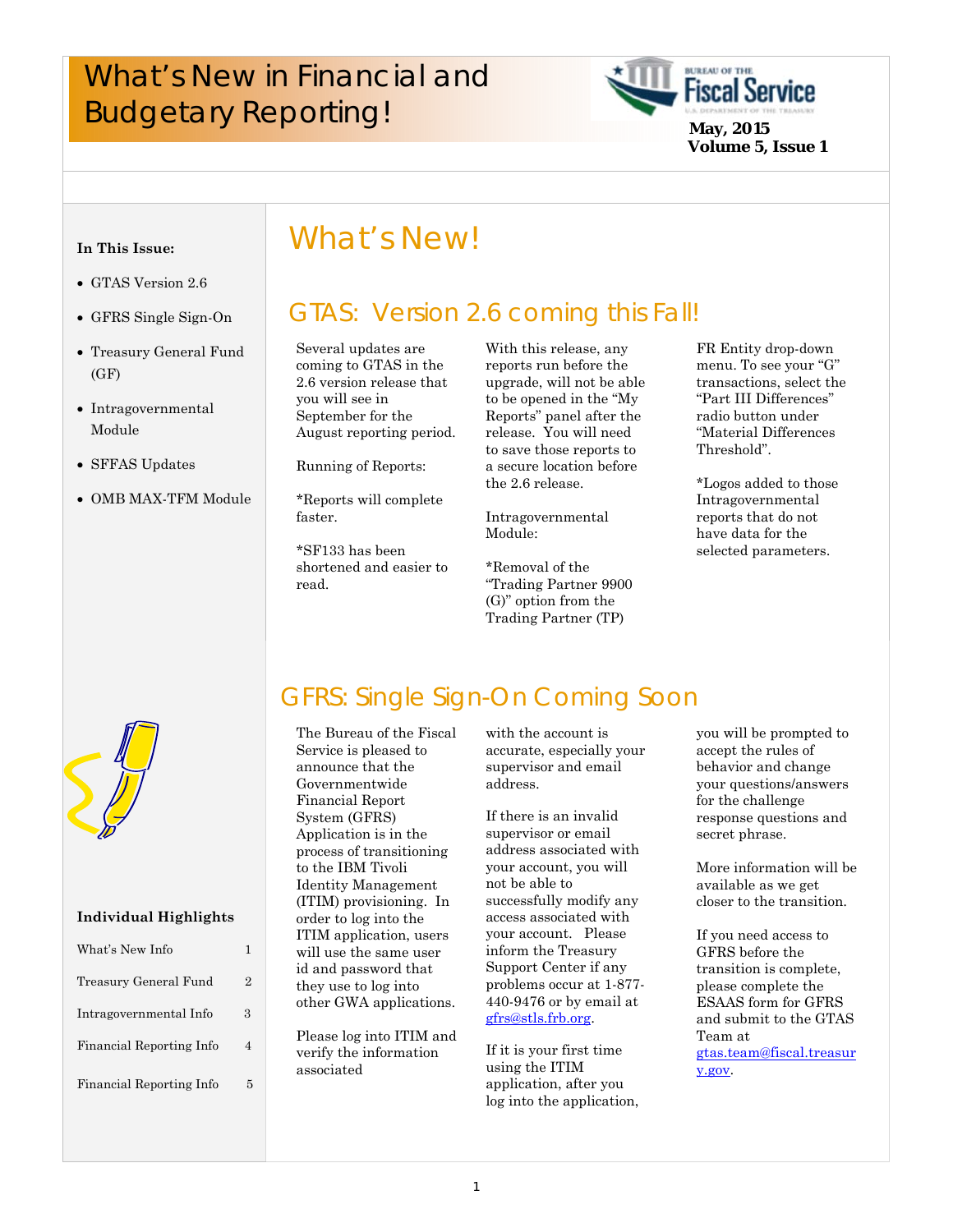

**Have General Questions or Need Help in GTAS or GFRS? (i.e. access issues, system requirements, feature questions) Contact the Treasury Support Center at:** 

#### **GTAS:**

**Phone: 1-877-440-9476 Option 1, then Option 3 Email: gtas@stls.frb.org** 

#### **GFRS:**

**Phone: 1-877-440-9476 Option 1, then Option 4 Email: gfrs@stls.frb.org**

# Treasury General Fund (GF) Changes Effective Q4 Fiscal Year (FY) 2015

#### **New GF Reciprocal Category (RC) 39:**

In an effort to reduce intragovernmental differences between agencies and the GF, a new RC has been created. RC 39 *Appropriations Used* can be seen in the updated TFM 2-4700 Appendices 6 and 7 which will be published in May, 2015. The USSGLs included in this RC are 310700 G(099) *Unexpended Appropriations-Used*  and 320700 F(XXX) *Appropriations-Used*. USSGL 310700 is no longer in RC 41 *Warrants Issued/Appropriations Received as Adjusted*. USSGL 320700 is limited to GF use only. The effort is to allow the GF to be able to offset what agencies report in USSGL 310700. RC39 will be included in the GF Authority intragovernmental subcategory on IGT scorecards for Q4 FY 2015.

A new Business Event Type Code (BETC) is in the works to assist the GF with capturing the necessary information to report in USSGL 320700. To reduce

intragovernmental differences, the GF must be able to make the necessary distinction between direct and reimbursable disbursements. By having two separate BETCs in the Central Accounting and Reporting System (CARS), a newly created BETC for reimbursable fund disbursements and the current BETC for direct fund disbursements, the GF would be able to make this distinction at the TAS level. The new BETC will be available for agency use before the end of FY 2015 and more information will be provided as soon as it is available.

#### **Non-reciprocating GF USSGLs RC 29:**

Fiscal Service encourages agencies to review the updated TFM 2-4700, Appendix 7, which will be published in May, 2015. Changes have been made to the USSGLs in *Category 29 – Non-reciprocating USSGL Accounts for General Fund Activity*.

This list has been modified and some USSGLs have moved to the "Z" section, *Category 29 – Non-Reciprocating USSGL Accounts for Federal Activity* or to other areas of the Appendix.

The changes are the result of ongoing efforts to reduce the amount of non-reciprocating USSGL accounts allowing the GF as the trading partner. Valid use of the GF as a trading partner results in the GF reciprocating the balances reported by an agency. In FY 2016 there will no longer be any nonreciprocating USSGL accounts allowing the "G" attribute domain value. These changes will take effect in the Intragovernmental Module and the IGT scorecard in Q4 FY 2015.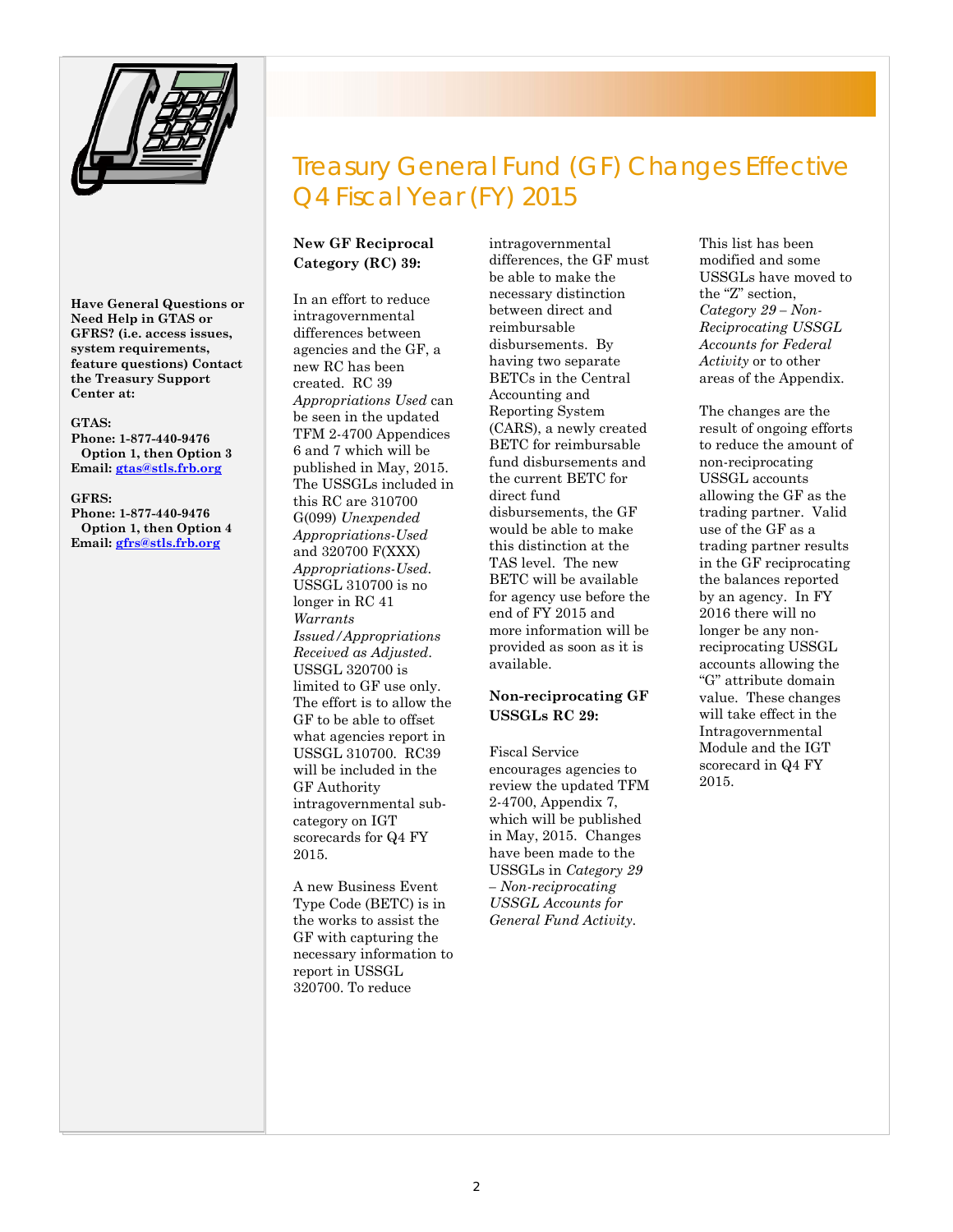

**For GTAS inquiries regarding accounting guidance and/or edit and validation issues, please contact the Fiscal Service Accountant assigned to your agency using the following list: http://www.fiscal.treasury. gov/fsservices/gov/acctg/gt as/contacts.htm**

**For GFRS inquiries regarding general information or Financial Reporting, please contact the Fiscal Service Accountant assigned to your agency using the following list: http://www.fiscal.treasury. gov/fsservices/gov/acctg/gf rs/contacts.htm**

**For Intragovernmental inquiries in GTAS, please contact the Fiscal Service Accountant assigned to your agency using the following list: http://www.fiscal.treasury. gov/fsservices/gov/acctg/gt as/intragovt\_contacts.htm**

**For USSGL Guidance, please visit the following web page at: http://www.fiscal.treasury. gov/fsreports/ref/ussgl/ussg l\_home.htm**

### Intragovernmental:

# Intragovernmental Module in GTAS

The Intragovernmental Module in GTAS was available for agencies for Period 2 FY 2015, November reporting. Agencies were able to get the look and feel of the module before having to enter and certify explanations in the module for Q1 FY 15 Material Differences. Webinars were completed in December to inform agencies on the functionality of the module. The Power Point presentation for the webinar can be found at http://www.fiscal.treasur y.gov/fsservices/gov/acctg/ gtas/training.htm.

In the GTAS 2.5 release agencies will be able to obtain two additional reports ("Intragovernmental Differences by Reciprocal Category" and "Intragovernmental Differences by Trading Partner"). This change was presented in the IRC meeting on April 2, 2015. The "System Updates to GTAS" presentation pertaining to these updates can be found at http://www.fiscal.treasu ry.gov/fsreports/ref/ussg l/Board\_IRC\_Mtgs/irc-

apr-02-2015/irc-apr-02-

Agencies should refer to the GTAS Reporting Window Schedule for the Intragovernmental Material Difference Reporting deadlines. The schedule is updated periodically and can be found at http://www.fiscal.treasur y.gov/fsservices/gov/acctg /gtas/reporting\_schedule. htm.

# Resolving Intragovernmental Differences

2015.htm.

 differences with their New requirements for recurring IGT differences have been added to TFM 2-4700, that will be published in May, 2015. If agencies have recurring trading partner (in any RC) for two or more quarters, they must provide Fiscal Service with documentation outlining efforts for resolution before the next quarter reporting begins. The documentation to be provided to Fiscal

Service for recurring material differences must include a detailed **root cause analysis** of the material difference, a **Corrective Action Plan (CAP)** for addressing the control deficiency that caused the material difference, and a targeted completion date for the implementation of the CAP. If agencies are unable to resolve the differences and improvement has not been demonstrated, then agencies must

initiate dispute resolution through Fiscal Service. If agencies do not submit a dispute resolution and the recurring differences are not showing improvement, Fiscal Service will initiate the dispute resolution by completing a form with the information available. The form will be sent to both agencies involved and a response, with supporting documentation, will be required within two weeks of receipt.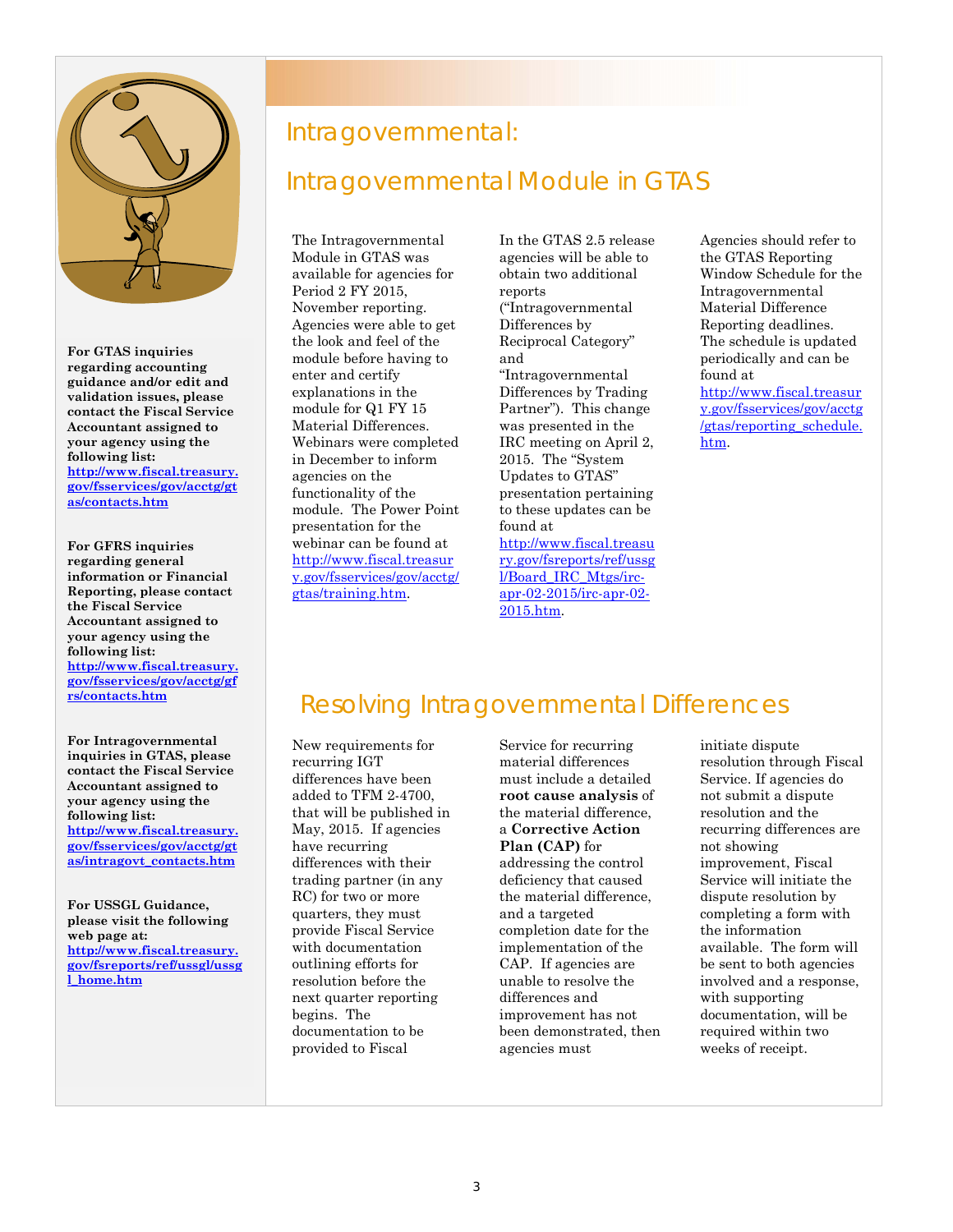

#### **Have Feedback to provide?**

- **\* Newsletter Ideas \* Experience with GWA**
- **systems \* Improvement/Enhancement Ideas**

**Please reach out to the GTAS Team at the following email GTAS.Team@fiscal.treasury .gov.** 

**Stay informed of GTAS, GFRS, or USSGL website updates by subscribing to our E-Mail Notification Service: https://www.fms.treas.gov/f**

**-----------------------------------** 

**msweb/EmailSubscribeActi on.do**

# Financial Reporting:

# Statement of Federal Financial Accounting Standards (SFFAS)

The Bureau of the Fiscal Service will be implementing several new Statement of Federal Financial Accounting Standards (SFFAS) for the fiscal year 2015 Financial Report of the U.S. Government. Below is a summary of these new standards, and some of the new reporting requirements required by the standards. Agencies should review the TFM 2-4700 and specific standards in an effort to see all the reporting requirements and changes as a result of these standards.

 in SFFAS No. 6. SFFAS SFFAS No. 42, Deferred Maintenance and Repairs amended SFFAS No. 6, 14, 29, 32, effective FY 2015. This standard replaced the definition, measurement and reporting requirements for deferred maintenance and repairs established No. 42, paragraph 19 rescinded the current governmentwide disclosures required for deferred maintenance established in SFFAS 32, paragraph 24. SFFAS 42, paragraph 16 required the governmentwide financial statements to

disclose as RSI a description of what constitutes deferred maintenance and repairs (DM&R) and how it was measured; amount of DM&R for each major category of property, plant and equipment; and a general reference to specific component entity reports for additional information.

SFFAS No. 44, Accounting for Impairment of General Property, Plant, Equipment Remaining in Use, effective FY 2015. By providing accounting and reporting requirements for partial impairments of general property, plant and equipment (G-PP&E) remaining in use and construction workin-process. SFFAS No. 44 requires a description of what constitutes G-PP&E impairment and the disclosure of related losses, if material.

In addition to the new standards above being implemented in FY 2015, the Bureau of the Fiscal Service will begin planning for the implementation of SFFAS 47, Reporting Entity for FY 2018.

This standard will have a major effect on all reporting entities. It is imperative that all agencies become acquainted with SFFAS 47 due to the complexities of the standard, and the relatively short time frame for implementation. This standard will determine the most appropriate means, consolidated statements or disclosures, to include information about these organizations in general purpose federal financial reports. Determining the most appropriate means requires an assessment of the degree to which the following characteristics are met: the organization is financed by taxes or other non-exchange revenue, is governed by the Congress and/or the President, imposes or may impose risks and rewards on the federal government, and/or provides goods and services on a nonmarket basis.